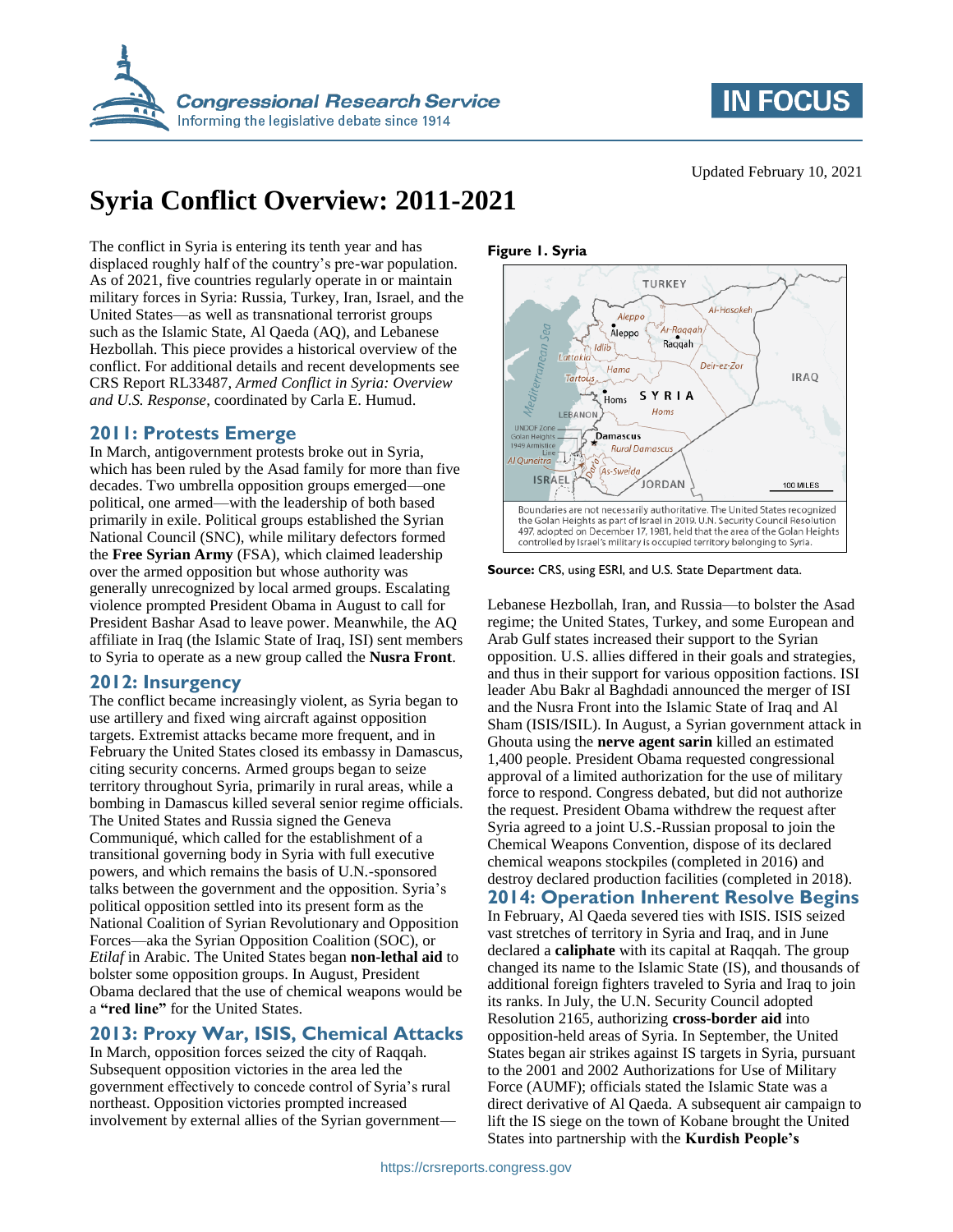**Protection Units (YPG)**. Also in September, Congress authorized a train and equip program for select Syrian forces. The program was designed to build new local force units capable of fighting the Islamic State, protecting opposition-held areas, and "promoting the conditions for a negotiated settlement to end the conflict in Syria." In October, the Defense Department established Combined Joint Task Force-Operation Inherent Resolve (CJTF-OIR) to formalize operations against IS forces in Iraq and Syria.

#### **2015: Syria Train and Equip Begins**

Opposition forces backed by Al Qaeda-linked militants captured most of northwest Syria, IS fighters seized territory in central Syria, and Kurdish fighters expanded their control along the Turkish border. In May, the United States began training recruits for the Syria Train and Equip Program. Russia began a military buildup in Syria, and started air strikes in September—targeting opposition groups and IS fighters. In October, U.S. Special Operations Forces deployed to Syria to support local partners as the U.S. train and equip program shifted to support existing vetted forces. Kurdish YPG forces aligned with a small number of non-Kurdish groups to form the **Syrian Democratic Forces (SDF)**, which began to receive U.S. support and would become the main local U.S. partner in the counter-IS campaign. Turkey opposed U.S. partnership with the SDF because Turkey considers the YPG to be the Syrian offshoot of the Kurdistan Workers' Party (PKK), which both countries classify as a terrorist group.

#### **2016: Aleppo Battle; Turkey Strikes YPG**

In 2016, the U.S.-led counter-IS campaign successfully severed most Islamic State access to the Turkish border—a key supply and foreign fighter transit route. However, YPG forces advanced along the border, raising Turkish fears that the YPG could permanently consolidate a contiguous area of control along the border. To prevent this, Turkey launched **Operation Euphrates Shield** in northwest Syria along with allied Syrian opposition forces, targeting the YPG. Also, regime and opposition forces battled for control of Aleppo—Syria's largest city. In December, regimebacked forces recaptured Aleppo in a battle the U.N. described as involving war crimes on all sides.

# **2017: SDF Captures Most IS Territory**

Russia, Iran, and Turkey sponsored peace talks—known as the **Astana Process**—between Syrian government and opposition forces; U.S. officials described the talks as an effort to circumvent ongoing U.N.-sponsored talks at Geneva. In April, a sarin gas attack by Syrian forces on the town of Khan Sheikhoun killed an estimated 80-100 people. In response, the United States launched cruise missile strikes on a Syrian military airfield. President Trump did not seek congressional authorization prior to ordering the strikes, but stated in a letter to Congress that he had acted "pursuant to my constitutional authority to conduct foreign relations and as Commander in Chief and Chief Executive." In October, SDF forces captured the IS capital at Raqqah. U.S. officials announced that 2,000 U.S. personnel were operating in Syria, and that U.S.-backed SDF forces had recaptured most IS territory.

**2018: Foreign States Escalate Operations** In January, Turkey and its Syrian opposition allies launched a second military operation in northwest Syria (**Operation** 

**Olive Branch**), targeting Kurdish forces and causing a manpower drain from SDF counter-IS operations in eastern Syria. The U.S. intelligence community assessed that the Syria conflict had "decisively shifted in the Syrian regime's favor." In April, a chlorine gas attack by Syrian military forces in Douma prompted **British, French, and U.S. missile strikes** on three chemical weapon storage and research sites. By late 2018, the Syrian government had recaptured most areas formerly held by opposition forces.

#### **2019: IS Defeat; Turkish "Safe Zone"**

In March, SDF forces captured the final IS territorial stronghold in Syria, and took custody of 12,000 IS fighters—held in makeshift prisons—and over 60,000 IS family members—held in camps for internally displaced persons. Although a U.S. raid in October killed IS leader Abu Bakr al Baghdadi, U.S. military officials warned that the group was defeated but not eliminated, and described IS detainees as "one of the most significant risks to the success of the [defeat-ISIS] mission." Separately, the Trump Administration sought to end some aid for opposition-held areas; Congress nevertheless appropriated funds for Syria programs and directed specific amounts for stabilization and other priorities. In October, Turkish-led forces began **Operation Peace Spring**, expelling U.S.-backed Kurdish forces from areas of north-central Syria, which it termed a "safe zone." As of 2021, Turkish-led forces remain in this and the other border areas they previously seized. President Trump withdrew U.S. forces from the area and repositioned some to the Eastern Syria Security Area (ESSA); with roughly 600 troops remaining in Syria by late 2019.

# **2020: Idlib Fighting; Russian Escalation**

The Syrian government escalated operations in Idlib, the last area still under the control of armed groups actively seeking Asad's removal. Fighting in Idlib between Syrian opposition groups (backed by Turkey) and Syrian government forces (backed by Russia and Iran) resulted in the deaths of dozens of Turkish soldiers, possibly with Russian involvement. In March, Russia and Turkey signed a ceasefire agreement regarding Idlib. Outside the framework of Operation Inherent Resolve, the United States continued air strikes in Idlib against **Al Qaeda**-linked forces operating in Syria. U.S. mechanized units deployed to northeast Syria to preserve U.S. freedom of movement following "an increase in Russian aggression."

#### **2021: IS Continues Low-Level Insurgency**

The Islamic State maintains a low-level insurgency in Syria and Iraq. U.S. military forces remain deployed in Syria, primarily in the ESSA but also at the At Tanf Garrison in the southeast. U.S. forces support local partners in their efforts to counter IS remnants—including training a new local force to deny the Islamic State revenue from oil fields. U.S. officials assess that without a U.S. presence, the SDF would "likely seek protection from the Syrian regime to protect it from a possible Turkish-backed offensive." Press reports note that dire economic conditions have renewed limited anti-Asad protests.

**Carla E. Humud**, Analyst in Middle Eastern Affairs